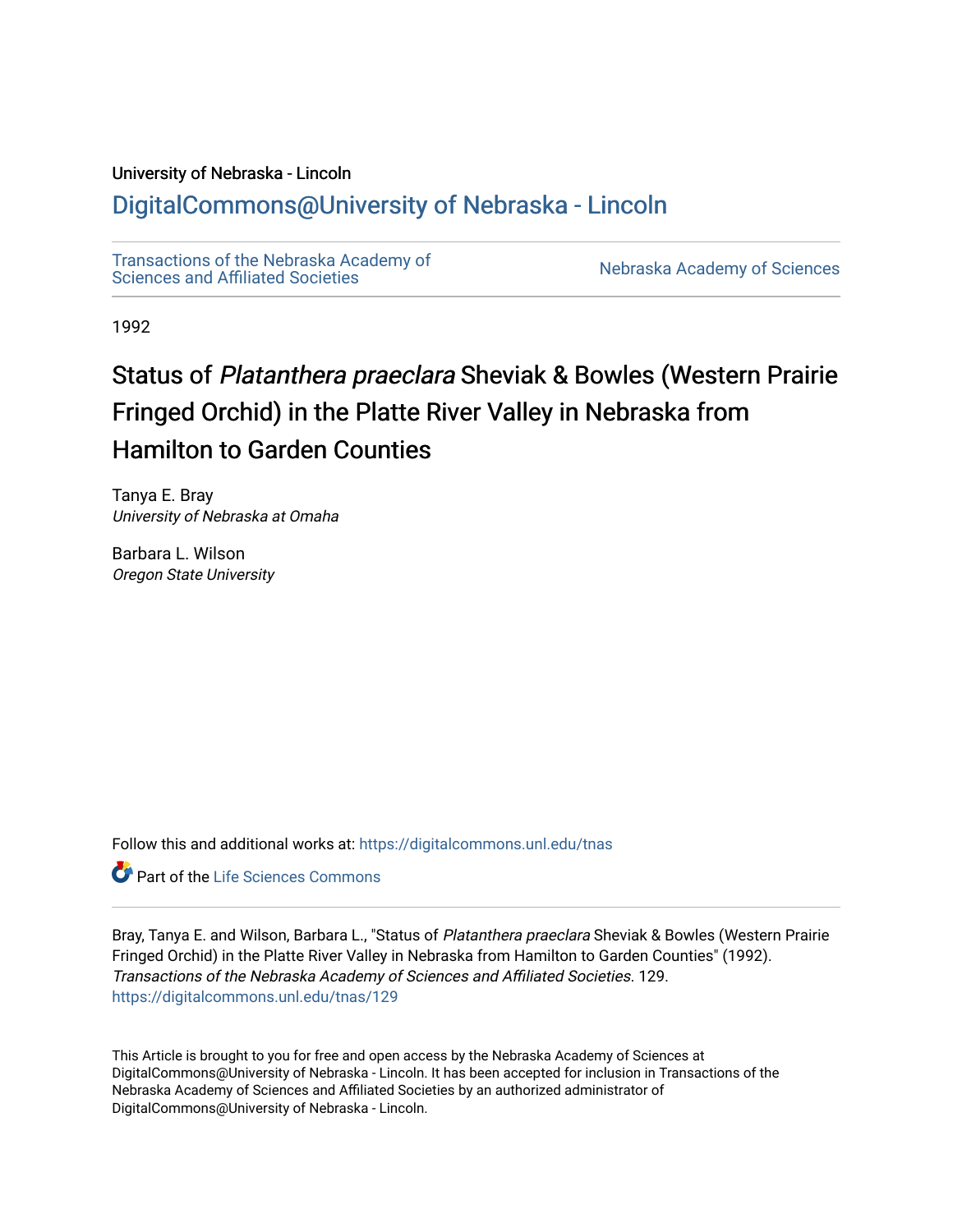#### **STATUS OF** *PLATANTHERA PRAECLARA* **SHEVIAK & BOWLES**

# **(WESTERN PRAIRIE FRINGED ORCIDD) IN THE PLATTE RIVER VALLEY**

## **IN NEBRASKA FROM HAMILTON TO GARDEN COUNTIES**

**Tanya E. Bray** and **Barbara L. Wilson\*** 

Department of Biology University of Nebraska at Omaha Omaha, Nebraska 68182-0040

\*Present Address: Department of Botany and Plant Pathology, Oregon State University, Corvallis, Oregon 97331

#### *ABSTRACT*

During June and July, 1991, a search for western prairie fringed orchid was conducted in the Platte River Valley in central and west-central Nebraska. No orchids were found in the 370 sites surveyed. Factors which may contribute to the scarcity of this orchid in the area surveyed include drought conditions in the previous three years; habitat alteration by draining, ditching, herbicide application, mowing for hay, crop cultivation and planting of non-native species for hay fields; invasion of the area by trees; and the presence of alkaline soils in some areas.

t t t

The western prairie fringed orchid, *Platanthera praeclara* Sheviak & Bowles, has long been considered conspecific with *Platanthera leucophaea* (Nutt.) Lindl., now known as the eastern prairie fringed orchid, but Sheviak and Bowles (1986) feel that the two are genetically isolated due to different pollen vectors.

*Platanthera praeclara* is distributed throughout the western tallgrass prairie, and is replaced eastward by *P. leucophaea.* The orchid was once more common in the eastern portion of Nebraska (Aughey, 1873, note on herbarium specimen at University of Nebraska-Lincoln, cited in Freeman and Brooks, 1990), and occurred at sites along the Platte River and also in the Sandhills. Historical records are lacking, however, from that region of the Platte River Valley upstream of Kearney County (Freeman and Brooks, 1990; Sutherland, 1974). Human impact in the Midwest has altered the orchid's ecosystem to such an extent that the plant has become even more uncommon than it once probably was, and it is now afforded legal protective status by both the state of Nebraska and the federal government (Department of the Interior, Fish and Wildlife Service, 1975). The most likely habitats for western prairie fringed orchid were determined to be wet prairie, subirrigated sedge meadows and the transition zone between wet and dry prairie (Bowles, 1983; Bowles and Duxbury, 1986; Freeman and Brooks, 1990; also Antlfinger, Currier, Fritz, and Sutherland, pers. comm.).

The Nebraska Public Power District and the Central Nebraska Public Power and Irrigation District initiated a study to determine to what extent this plant may occur in areas potentially affected by the continued operation of Federal Energy Regulatory Commission (FERC) Projects 1835 and 1417 in the Platte River basin (the Sutherland and Kingsley Projects).

#### **METHODS**

We searched for the orchid within a mile of the Platte River in Nebraska, from 6 miles northeast of Phillips, Hamilton County, westward to Lewellen, Garden County, on the North Platte River and to Ogallala, Keith County, on the South Platte River (Fig. 1). The survey was conducted during the flowering period from 17 June to 9 July, 1991, by the authors and by Phillip Moore and Gerald Toll.

The authors visited Nine-Mile Prairie in Lancaster County with Mike Fritz on 12 June 1991 to observe the western prairie fringed orchid population there. One plant was in bloom at the time of the visit and several vegetative plants were also seen. The habitat and environmental factors pertaining to this population were noted. In addition, we visited Mormon Island Crane Meadows in Hall County on 17 June 1991 to observe the orchids and their habitat; seven were found in bloom or in bud. We believed this habitat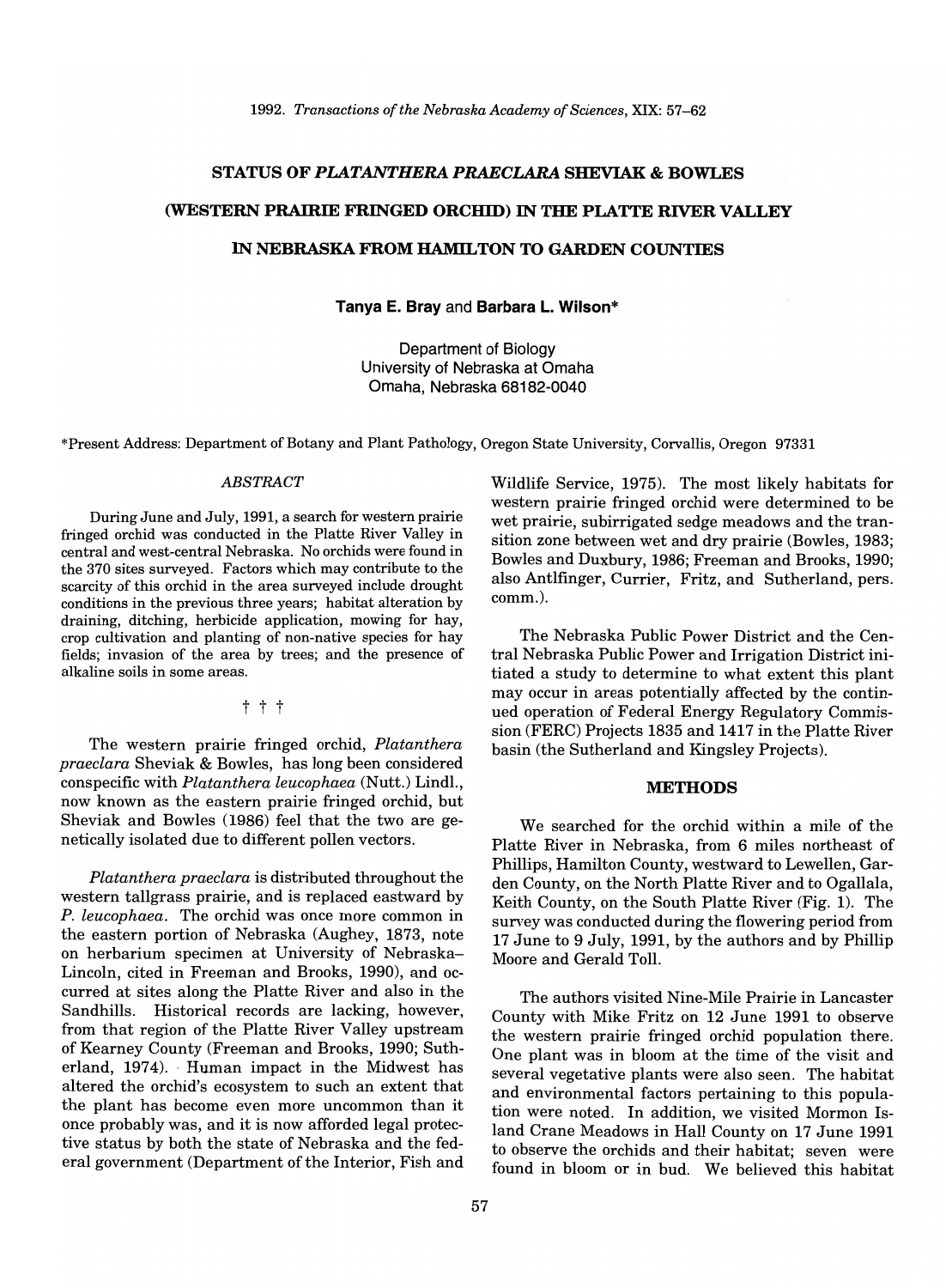#### *58 T. E. Bray and B. L. Wilson*

would be more typical of suitable Platte River Valley sites than was the upland, tallgrass prairie ecosystem at Nine-Mile Prairie. In addition, species thought to indicate potential orchid habitat were noted. These included *Amorpha canescens,* tall wetland-inhabiting sedge species such as *Carex emoryi* and C. *lanuginosa, Calamagrostis stricta, Cicuta maculata, Glycyrrhiza lepidota,* and *Scirpus pungens,* as well as such animals as *Speyeria idalia* (Regal Fritillary), bobolink, and upland sandpiper. It was noted that orchids grow in disturbed microhabitats within this wet meadow, in areas of transitional moisture content, between wet sedge-filled swales and the zone of *Calamagrostis* in slightly drier locations.

Study sites were chosen by examining Geographic Information System maps of the Platte River Valley (Johnson, 1990a, 1990b) and false-color infrared satellite images taken in 1983 and supplied by the Nebraska Public Power District and the Central Nebraska Public Power and Irrigation District. Target habitat types were identified within a mile of either side of the Platte River and adjacent to the reservoirs and canal systems of FERC Projects 1835 and 1417 belonging to the Nebraska Public Power District and the Central Nebraska Public Power and Irrigation District, respectively. The

habitats selected were those identified on the maps as ''wet meadow" and "wet meadows with scattered trees." Sites to be surveyed were selected by the following criteria: 1) survey sites had the appropriate habitat type; 2) access to sites appeared adequate; 3) special attention was given to areas showing scour marks or old channels since it was felt these would contain mesic to hydric ecotones. The field teams surveyed additional sites when appropriate. Locations of study sites are indicated in Fig. 1.

The crew was divided into two teams of two researchers each. The potential for a given site to contain an orchid population was visually assessed from the road at each site. Data for obviously unsuitable habitats such as cropland, alfalfa fields, or other heavily impacted areas were recorded, but no further attempt was made to search for orchids at such sites. If indicator species were present or the habitat appeared suitable for western prairie fringed orchid (moist to wet relatively undisturbed sedge meadow or grassland), parallel transects were walked by the crew members. Observers deviated from straight or parallel transects to follow ecotones at the edge of scour marks and/or swales.



Figure 1. Counties included in the prairie fringed orchid survey. The search was conducted within a mile of the Platte River in Nebraska from Hamilton County westward to Garden County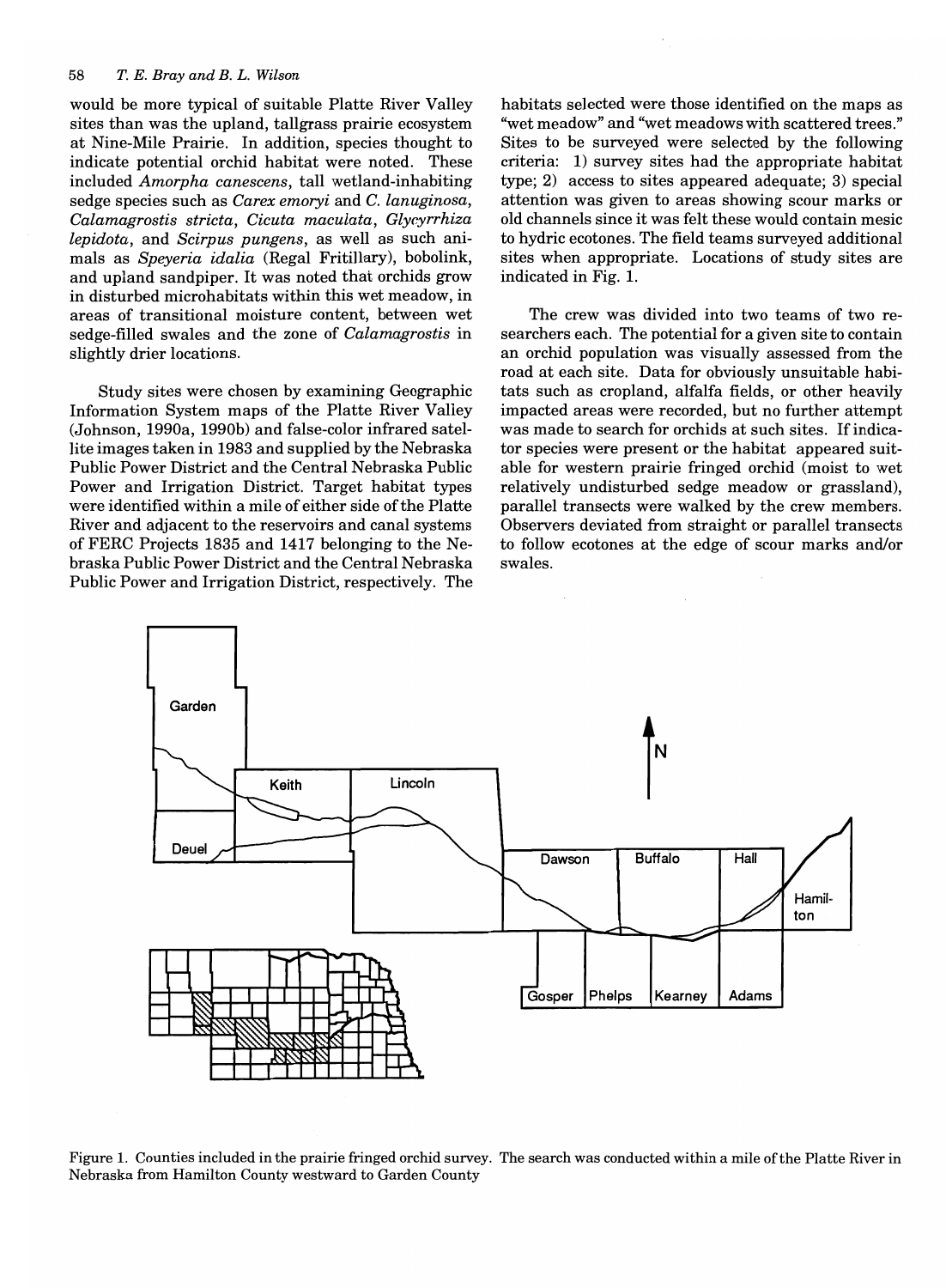Data regarding land usage, topography, moisture, and flora and fauna were recorded on data sheets. Each site's potential as orchid habitat was evaluated as potential orchid habitat, marginal orchid habitat, unknown, or unsuitable habitat for orchids. Sites considered potential orchid habitat were those combining moist areas with suitable ecotone and a diversity of native prairie species. Those considered marginal were somewhat wet but contained few native species or had very limited ecotone. Only 14 (4%) of the sites were judged as good habitat, and 5% were marginal; thus only a total of 9% offered any significant potential for orchids. Due to problems of access or because the field had been hayed at the time of the survey, at 24 sites (6%) the quality of the habitat could not be adequately judged.

Recognizing that the orchid might not have been in bloom even if present during the first visit to suitable habitat, crew members revisited those twenty-six sites which had native prairie vegetation and therefore the highest potential to support orchid populations.

## RESULTS

Three hundred seventy sites were surveyed but no orchids were found. The most suitable habitats for orchids were in clusters in a few places, mainly north of the North Platte River, as can be seen in Table I. Most of the sites (222, or 60%) were evaluated from the roadside and not surveyed further because they were clearly unsuitable for the orchid or had been hayed at the time of the survey. One hundred forty-two (38%) of the sites were surveyed on foot. On closer examination, a number of these sites were found to be xeric, heavily disturbed by grazing, formerly cultivated fields, or recently sprayed with herbicides; such fields were observed only briefly. Any field showing potential to provide orchid habitat was canvassed more thoroughly. In six cases (2%) there was no access to the field and it could not be seen from the road.

#### **DISCUSSION**

The prairie fringed orchids are dependent on adequate sunlight, mycorrhizal fungal associations, and sufficient microhabitat disturbance within the intact plant community for seedling establishment. In addition, it appears from the surviving populations that these species require a considerable amount of subsurface moisture and may need above-average precipitation in order to bloom (Bowles, unpubl. ms.). These conditions can be found in mesic to wet mesic tallgrass and Sandhill prairie and subirrigated meadows. Succession to thickets or forests creates shade that is detrimental to orchid survival (Bowles and Duxbury, 1986). Other threats to orchid populations include plowing, altered drainage patterns (Bowles, unpubl. ms.), and continued heavy grazing. Mowing on an annual or more frequent basis, especially early in the growing season, may also adversely affect orchid populations by preventing accumulation of food reserves in the tuber (Bowles, unpubl. ms.).

The known surviving Nebraska orchid populations occupy markedly different habitats, but all are mesic to wet-mesic and are relatively intact native ecosystems. One habitat, as typified by Nine-Mile Prairie, is tallgrass prairie dominated by *Andropogon gerardii,*  A. *scoparius, Panicum virgatum,* and *Sorghastrum nutans.* Here the orchids are found in a shallow draw which may supply them with needed moisture. Another habitat type is the prairie swales and subirrigated meadows of the Nebraska Sandhills region. The third

Table I. Locations of sites judged to have most potential for western prairie fringed orchids.

| County  | Location                                            | <b>Habitat</b>                         |
|---------|-----------------------------------------------------|----------------------------------------|
| Merrick | 5 miles north and 2.5 miles east of Phillips        | Floodplain tallgrass prairie           |
| Merrick | 2.5 miles west of Phillips                          | Floodplain tallgrass prairie           |
| Merrick | 2.75 miles west of Phillips                         | Floodplain tallgrass prairie           |
| Buffalo | 1.5 miles south and 5 miles east of Odessa          | Disturbed floodplain tallgrass prairie |
| Lincoln | 2 miles east and North Platte                       | Sedge meadow                           |
| Lincoln | 0.75 miles north of North Platte                    | Sedge meadow                           |
| Lincoln | 1 mile north of North Platte                        | Sedge meadow                           |
| Lincoln | 1 mile north of North Platte                        | Sedge meadow                           |
| Lincoln | 3.5 miles west and 2.25 miles north of North Platte | Wet meadow                             |
| Lincoln | 2.5 miles west and 3 miles north of Sutherland      | Wet prairie meadow                     |
| Keith   | 6.25 miles east of Keystone                         | Wet prairie with sedges                |
| Keith   | 6. miles east of Keystone                           | Wet prairie with sedges                |
| Keith   | 6.5 miles east of Keystone                          | Wet prairie with sedges                |
| Keith   | 4.5 miles west and 1 mile south of Paxton           | Floodplain tallgrass prairie           |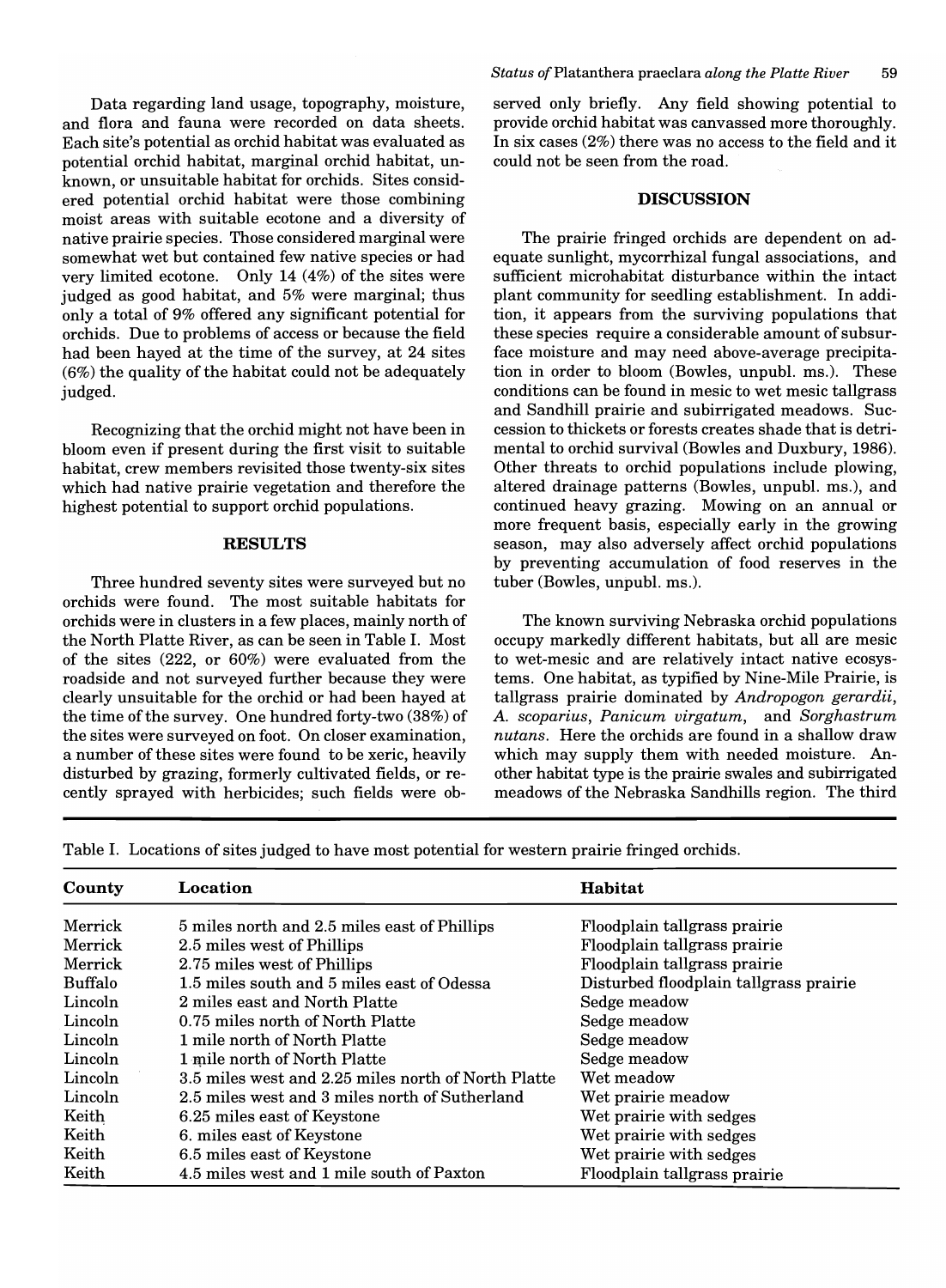is floodplain prairie and/or sedge meadows typified by the Mormon Island site. The frequently-associated species listed by Freeman and Brooks (1990) are of limited value as indicators for western prairie fringed orchid habitat because they encompass the entire spectrum of typical tallgrass and sedge-meadow plants. However, these species do indicate an association with intact native plant communities of mesic to wet mesic sites.

Many factors may contribute to the lack of sightings of western prairie fringed orchids in the Platte River valley in 1991. First, aspects of the growth pattern and life history of western prairie fringed orchid make the plant difficult to detect. These plants spend much of their life cycle in dormant and/or vegetative condition, and such plants are difficult to find unless near flowering individuals. Even the most intensive survey is unlikely to report vegetative plants, and dormant plants would be impossible to detect visually. In addition, the populations of western prairie fringed orchid are known to have a patchy distribution (Antlfinger, pers. comm.) even in the most suitable habitat. Thus even a large population could easily be overlooked.

Second, it appears that weather affects the likelihood that this species will flower. A drought began along the Platte River in 1987, with 1988 and 1989 being exceptionally dry. In 1990, precipitation returned to near-normal levels, and 1991 had a surplus of moisture through midsummer (Nebraska State Hydrologist Roy Osugi, pers. comm.). If the orchid indeed initiates the flowering stem in the fall of the year preceding flowering as a response to high moisture conditions (Bowles and Duxbury, 1986), precipitation the previous year might have an important influence upon flowering. Drought-stressed orchids would likely remain dormant or produce only one or two leaves. However, Freeman and Brooks (1990) found five flowering plants at Mormon Island Crane Meadows in 1989, an exceptionally dry year following two previous dry years.

Third, and most significantly, suitable habitat for the orchid in the Platte River Valley appears severely limited. Since the mid-1800s this river valley has been a major conduit for human migration. Early writers report the floodplain denuded of vegetation by grazing livestock and wagons traveling west. In addition, the Platte River floodplain was the first large area of Nebraska converted to commercial agriculture, the white settlers first breaking ground there in 1853 (Sutherland, 1974). Soon after settlement, irrigation and drainage of fields began changing the moisture regime in the floodplain. The subsequent century has seen increasingly intensive agriculture and drainage. Consequently, very little habitat remains that would be appropriate for western prairie fringed orchid.

While nine percent of the sites surveyed during this study contained potential or marginal habitat for western prairie fringed orchid, that figure overstates the amount of orchid habitat remaining along the Platte River because this survey concentrated on floodplain meadows, the habitat most likely to contain orchids. Most of the floodplain consists of cropland, alfalfa fields, towns and other developed areas totally unsuitable for western prairie fringed orchid populations.

Uncultivated fields may be equally unsuitable habitat. Most of the floodplain meadows are pastures or hayfields planted to introduced Eurasian species such as *Bromus inermis, Festuca arundinacea, Medicago sativa, Melilotus alba, Melilotus officinalis, Trifolium hybridum,* or *Trifolium pratense.* Such planted fields most likely have a history of plowing and cultivation. Therefore native vegetation has been extirpated. Meadows with native vegetation are few and the presence of such species as *Verbena stricta, Cicuta maculata, Rumex crispus,* and thistles of the genera *Carduus*  and *Cirsium* indicate a history of heavy grazing.

An additional factor affecting the orchid's habitat is trampling of soil and vegetation by cattle. This has eliminated perennials in areas where cattle congregate and favored quick-growing annual species like *Hordeum jubatum, Bromus tectorum, Bromus japonicus, Ambrosia artemisiifolia, Helianthus annuus,* and *Iva xanthifolia.* Such trampling was most evident in the transition zone between wet and dry areas, the very habitat preferred by the western prairie fringed orchid.

In addition, the wet meadows and non-native pastures often show indications of herbicide applications. The western prairie fringed orchid, a monocot, would be unlikely to succumb to 2,4-D or the other most commonly used pasture herbicides, if these were applied at recommended concentrations. However, certain herbicides do kill monocots and a few of the fields surveyed had received herbicide applications that browned even such non-grass monocotyledons as *Smilacina stellata* and *Scirpus* species. At these application rates, any orchids present would be damaged or killed as well.

Uncultivated fields not grazed by livestock are usually maintained as hayfields and mowed each year, creating less-than-ideal habitat for this orchid. While the orchid is known to persist for decades in annuallymowed meadows (Freeman and Brooks, 1990), mowing prevents seed set and thus the dispersal of orchids to adjacent suitable habitat. Due to heavy precipitation in 1991, plants grew more quickly than normal and farmers were mowing many meadows early, with the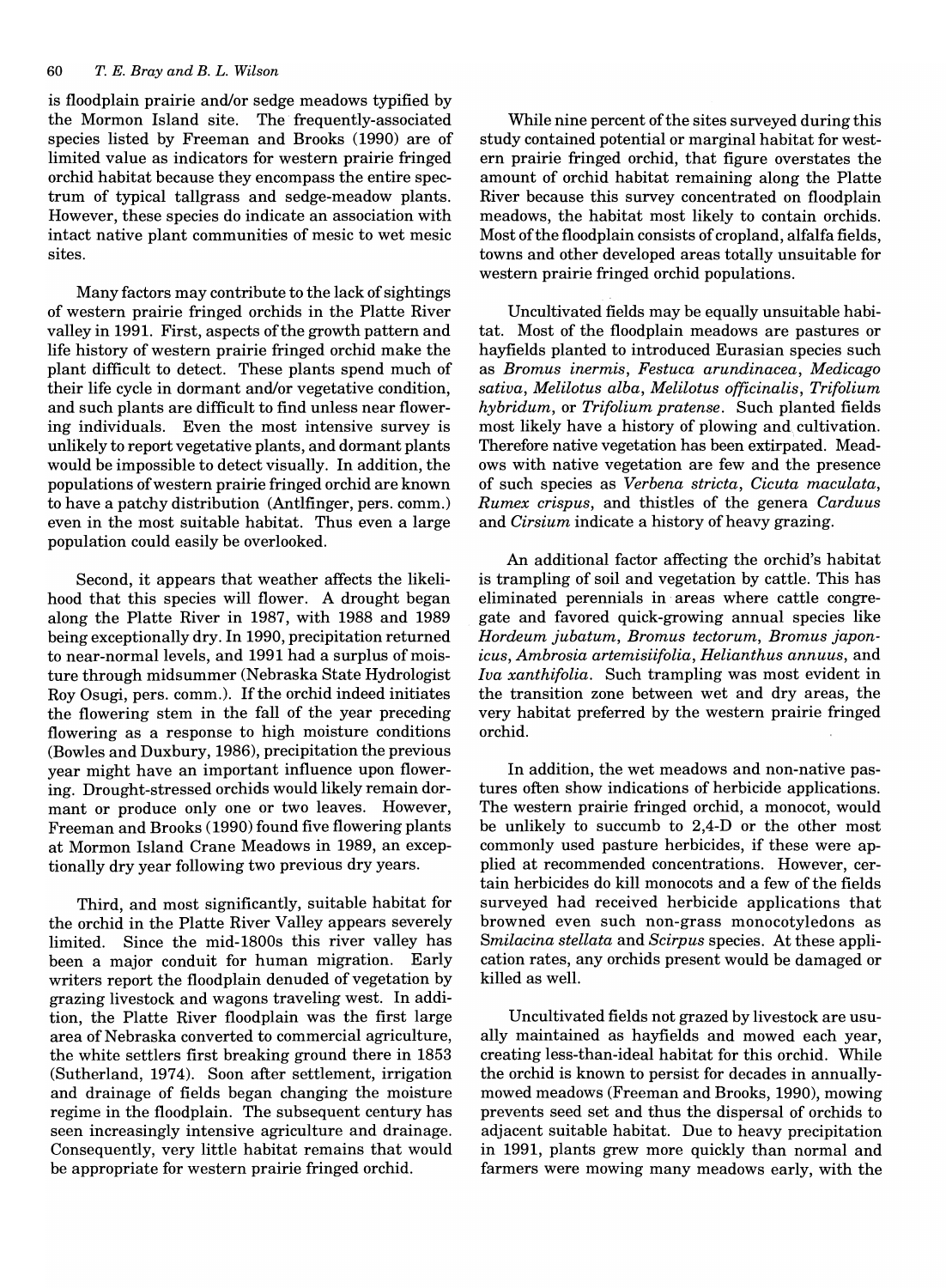intention of obtaining two crops of hay this season. This precluded observations on the presence of the orchid in those fields.

Draining of wet meadows by ditching has also reduced the area of ecotone available to orchids. Changes in drainage have led to the extirpation of some eastern prairie fringed orchid populations (Bowles, unpubl. ms.), and could have a similar effect on the western species. This orchid is naturally limited to a narrow range of moisture conditions, needing sufficient subsurface moisture but unable to withstand flooding for more than a month (Currier, pers. comm.). Therefore it is limited to the ecotone between wet and dry areas, a habitat that is now generally scarce along the Platte River. In many of the fields visited, this transition area was very narrow or non-existent due to the fact that the wetlands occurred in areas of sandy, welldrained soil.

Woody vegetation has developed along the river channel. Since the western prairie fringed orchid is shade-intolerant, this successional change would have extirpated it from the channel, assuming it were once present.

Western prairie fringed orchid populations could expand into such once-disturbed habitats as roadsides and unused sandpit areas near existing populations that could serve as seed sources (Freeman and Brooks, 1990). This ability to colonize disturbed areas could allow the species to grow in the wide areas of the Platte floodplain now occupied by grassy meadows, pastures, or roadsides-if seed sources were available. However, with the exception of the population at Mormon Island Crane Meadows, no seed source in these habitats is known.

Pastures containing *Sporobolus airoides* and *Distichlis spicata* are common west of North Platte. These grasses are associated with alkaline soil conditions and are not listed by Freeman and Brooks (1990) as species commonly associated with the orchid. Perhaps the frequency of alkaline soils in the western portion of the study area is the explanation for the lack of historical records of the orchid in the Platte River Valley west of Kearney County (Freeman and Brooks, 1990).

#### **CONCLUSIONS**

No orchids were found in the area surveyed for this study in 1991. Orchid habitat, probably always limited in extent, was found to be very rare. Failure to find the orchid may also have been the result of the plant's inconspicuousness during much of its life cycle or the rainfall patterns of recent years. Alkaline soil and the lack of historical records suggest that this species' range may not have extended to the westernmost portion of the study area. Loss of suitable habitat suggests that the orchid may now be extirpated from the portion of the Platte River surveyed, except for the population now existing at Mormon Island.

#### **ACKNOWLEDGMENTS**

The Nebraska Public Power District and the Central Nebraska Power and Irrigation District funded this survey, provided the maps and aerial photographs, and prepared the map illustrating this article. We would like to thank Ann Antlfinger, Paul Currier, Mark Czaplewski, Mike Fritz, Jay Maher, Mark Peyton, John Shadle, David Sutherland, and Gerald Steinauer for their help in organizing the survey. Special thanks are due to Phillip Moore and Gerald Toll for their help with field work.

#### **LITERATURE CITED**

- Bowles, M. L. 1983. *The tall-grass prairie orchids*  Platanthera leucophaea *(Nutt.) Lindl. and* Cypripedium candidum *Muhl. ex Willd.: some aspects of their status, biology, and ecology, and implications toward management.* Unpublished draft. Recovery Plan for the Eastern Prairie Fringed Orchid *Platanthera leucophaea* (Nuttall) Lindley. Prepared for Region 3, U.S. Fish and Wildlife Service, Twin Cities, Minnesota: 71 pp.
- Bowles, M. L., and A. Duxbury. 1986. *Report on the status of* Plata nth era praeclara *Sheviak and Bowles in Oklahoma, Kansas, Nebraska, South Dakota, and North Dakota.* Unpublished report submitted to the U.S. Fish and Wildlife Service by the North Dakota Parks and Recreation Department: 39 pp.
- Cronquist, A. 1981. *An integrated system of classification of flowering plants.* New York, Columbia University Press: 1262 pp.
- Freeman, C. C. and R. E. Brooks. 1990. *Status report on* Platanthera praeclara *Sheviak and Bowles (western prairie fringed orchid) in Kansas, Nebraska, and South Dakota.* Unpublished report submitted to U.s. Fish and Wildlife Service, Dr. James L. Miller, Regional Listing Coordinator, Denver, Colorado, by Kansas Biological Survey: 74 pp.
- Johnson, W. C. 1990a. *Quantification of land/water cover associated with FERC projects* 1835 *and 1417 and the adjacent Platte River using a Geographic Information System.* Unpublished report submitted to the Nebraska Public Power District.
	- \_\_\_\_ . 1990b. *Quantification of roosting habitat area for cranes in the Platte River, Nebraska, using a Geographic Information System.* Unpublished report submitted to the Nebraska Public Power District.